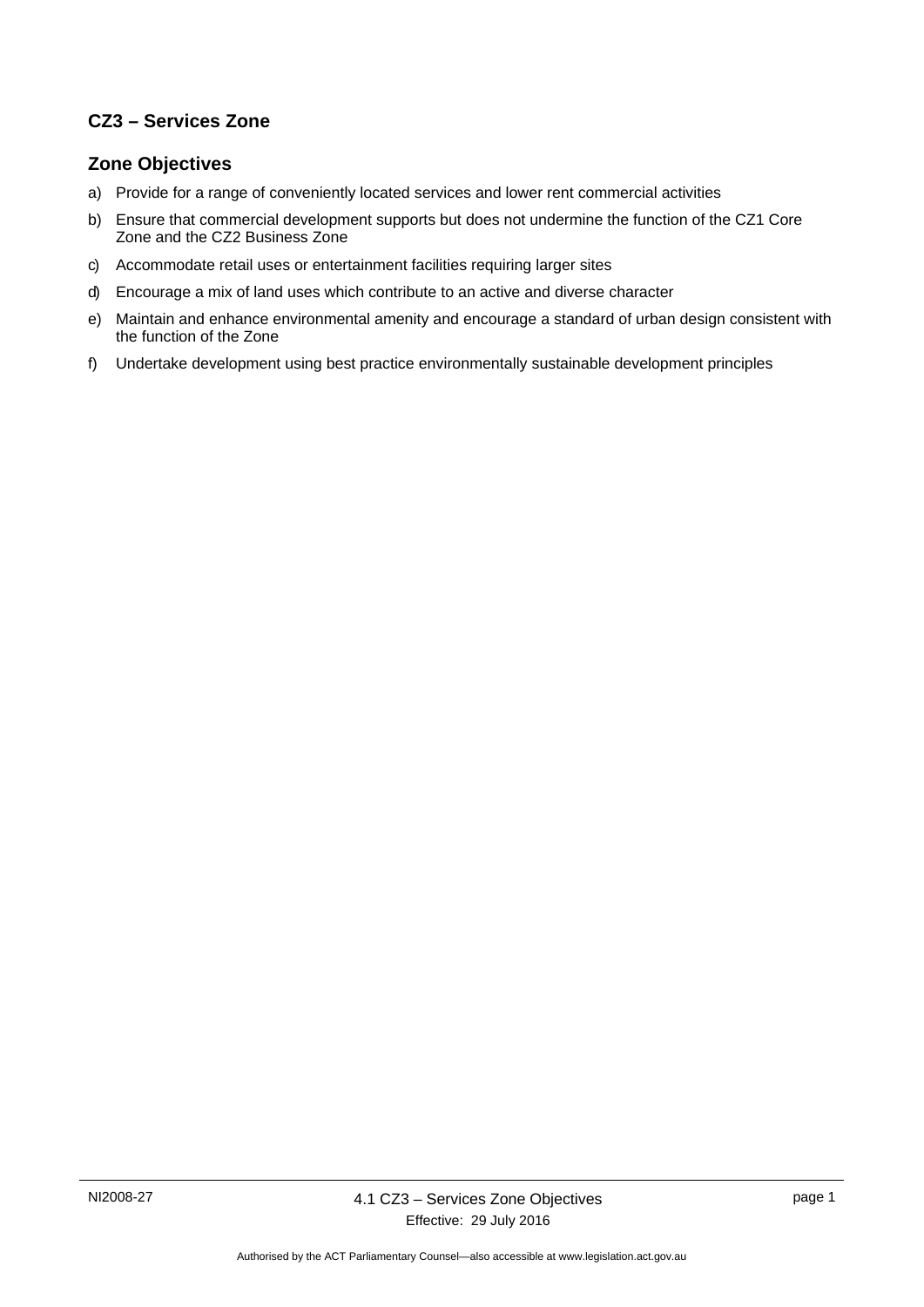# **CZ3 – Services Zone Development Table**

| <b>EXEMPT DEVELOPMENT</b>                                                                                                              |                                                                                               |  |
|----------------------------------------------------------------------------------------------------------------------------------------|-----------------------------------------------------------------------------------------------|--|
| Development approval is not required. Building approval may be required.<br>On leased land, development must be authorised by a lease. |                                                                                               |  |
| Development identified in the Planning and Development Act 2007 as exempt (see sections 133 and                                        |                                                                                               |  |
| 134 of the Act and section 20 and schedule 1 of the Planning and Development Regulation 2008)                                          |                                                                                               |  |
| <b>ASSESSABLE DEVELOPMENT</b>                                                                                                          |                                                                                               |  |
| Development application required.                                                                                                      |                                                                                               |  |
| On leased land, development must be authorised by a lease.                                                                             |                                                                                               |  |
|                                                                                                                                        | <b>MINIMUM ASSESSMENT TRACK</b>                                                               |  |
|                                                                                                                                        | <b>CODE</b>                                                                                   |  |
|                                                                                                                                        | Development listed below requires a development application and is assessed in the code track |  |
|                                                                                                                                        | <b>Development</b>                                                                            |  |
| No development identified                                                                                                              |                                                                                               |  |
|                                                                                                                                        |                                                                                               |  |
|                                                                                                                                        | <b>MINIMUM ASSESSMENT TRACK</b>                                                               |  |
|                                                                                                                                        | <b>MERIT</b>                                                                                  |  |
| Development listed below requires a development application and is assessed in the merit track,                                        |                                                                                               |  |
| unless specified in schedule 4 of the Planning and Development Act 2007 (as impact track) or                                           |                                                                                               |  |
| specified as prohibited development in a precinct map.<br><b>Development</b>                                                           |                                                                                               |  |
| ancillary use                                                                                                                          | <b>NON RETAIL COMMERCIAL USE</b>                                                              |  |
| car park                                                                                                                               | outdoor recreation facility                                                                   |  |
| civic administration                                                                                                                   | parkland                                                                                      |  |
| club                                                                                                                                   | pedestrian plaza                                                                              |  |
| COMMERCIAL ACCOMMODATION USE                                                                                                           | place of assembly                                                                             |  |
|                                                                                                                                        | plant and equipment hire establishment                                                        |  |
| communications facility<br><b>COMMUNITY USE</b>                                                                                        | produce market                                                                                |  |
| consolidation                                                                                                                          | public transport facility                                                                     |  |
| craft workshop                                                                                                                         | recyclable materials collection                                                               |  |
| demolition                                                                                                                             | <b>RESIDENTIAL USE</b>                                                                        |  |
| development in a location and of a type identified                                                                                     | restaurant                                                                                    |  |
| in a precinct map as additional merit track                                                                                            |                                                                                               |  |
| development                                                                                                                            |                                                                                               |  |
| drink establishment                                                                                                                    | service station                                                                               |  |
| emergency services facility                                                                                                            | <b>SHOP</b>                                                                                   |  |
| freight transport facility                                                                                                             | sign                                                                                          |  |
| funeral parlour                                                                                                                        | store                                                                                         |  |
| home business                                                                                                                          | subdivision                                                                                   |  |
| indoor entertainment facility                                                                                                          | temporary use                                                                                 |  |
| indoor recreation facility                                                                                                             | tourist facility                                                                              |  |
| industrial trades                                                                                                                      | transport depot                                                                               |  |
| light industry                                                                                                                         | vehicle sales                                                                                 |  |
| minor road                                                                                                                             | veterinary hospital                                                                           |  |
| minor use                                                                                                                              | warehouse                                                                                     |  |
| municipal depot                                                                                                                        |                                                                                               |  |
| <b>MINIMUM ASSESSMENT TRACK</b>                                                                                                        |                                                                                               |  |
| <b>IMPACT</b>                                                                                                                          |                                                                                               |  |
| Development listed below requires a development application and is assessed in the impact track                                        |                                                                                               |  |
| Development that is not:<br>1.                                                                                                         |                                                                                               |  |
| a. Exempt, code track or merit track development (see section 132 of the Planning and                                                  |                                                                                               |  |
| Development Act 2007); or                                                                                                              |                                                                                               |  |
| Prohibited development, other than development that is permitted under s137 of the<br>b.                                               |                                                                                               |  |

Planning and Development Act 2007.